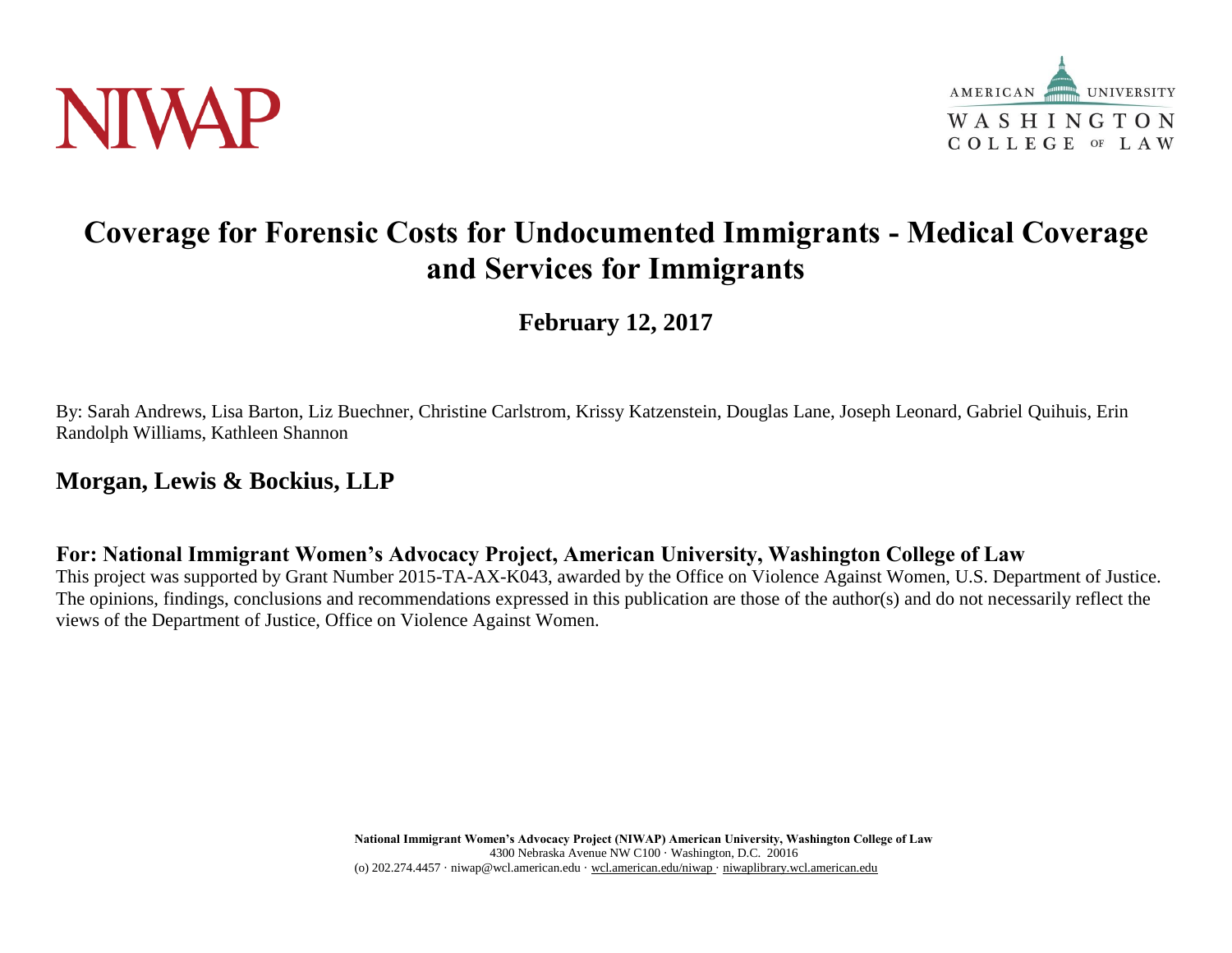## **Coverage for Forensic Costs for Undocumented Immigrants - Medical Coverage and Services for Immigrants**

### **Introduction**

Recognizing the importance of having evidence to prosecute criminal actions against perpetrators of sexual assault and in light of the federal goal of encouraging states to bear the costs of forensic examinations that help the police locate and prosecute perpetrators of sexual assault, most states pay for forensic examinations necessary to prosecute the perpetrators of sexual assaults. In general, states require the victim to report the crime, sometimes within a specified period of time after the assault, and a majority of the states provide that the forensic examination must be for the purpose of gathering evidence for the prosecution of a crime. The immigration status of the victim is not relevant.

Generally, the victim who reports the sexual assault is not billed for the cost of the examination. Payment is made by the law enforcement agency, the county or the Victims' Compensation Board. In some states, the victim's insurance may be used for the examination. If the victim is billed for the examination, the state provides a mechanism for reimbursement.

In those jurisdictions with Sexual Assault Nurse Examiners, the victim can request that an examination be provided by a Sexual Assault Nurse Examiner at no cost to the victim, generally even if the victim does not report the crime.

In a fewer number of states, the victim does not need to report the crime to obtain an examination. The immigration status of the victim is not relevant in those states.

Victims must pay close attention to the requirements in the particular state in which they were assaulted, particularly the need to report the crime and the time period within which the crime must be reported, to avoid being billed for the forensic examination. A few states will pay the cost of an examination incurred by a resident who is assaulted in a different state when such state will not pay for the forensic examination.

There follows a summary of the federal law that encourages states to pay for forensic examinations and a chart that sets forth a state-by-state summary of the laws or procedures governing the provision of forensic examinations to victims of sexual assault.

### **Relevant Federal Laws**

The Violence Against Women Act of 2004 created a grant program known as STOP (Service, Training, Officers, and Prosecutors) where states receive grants to develop and strengthen law enforcement and prosecution strategies to combat violent crimes against women. In order to receive STOP grants the state or local government must incur the full out-of-pocket cost of forensic medical exams for victims of sexual assault (see 42

NIVAP American University, Washington College of Law 2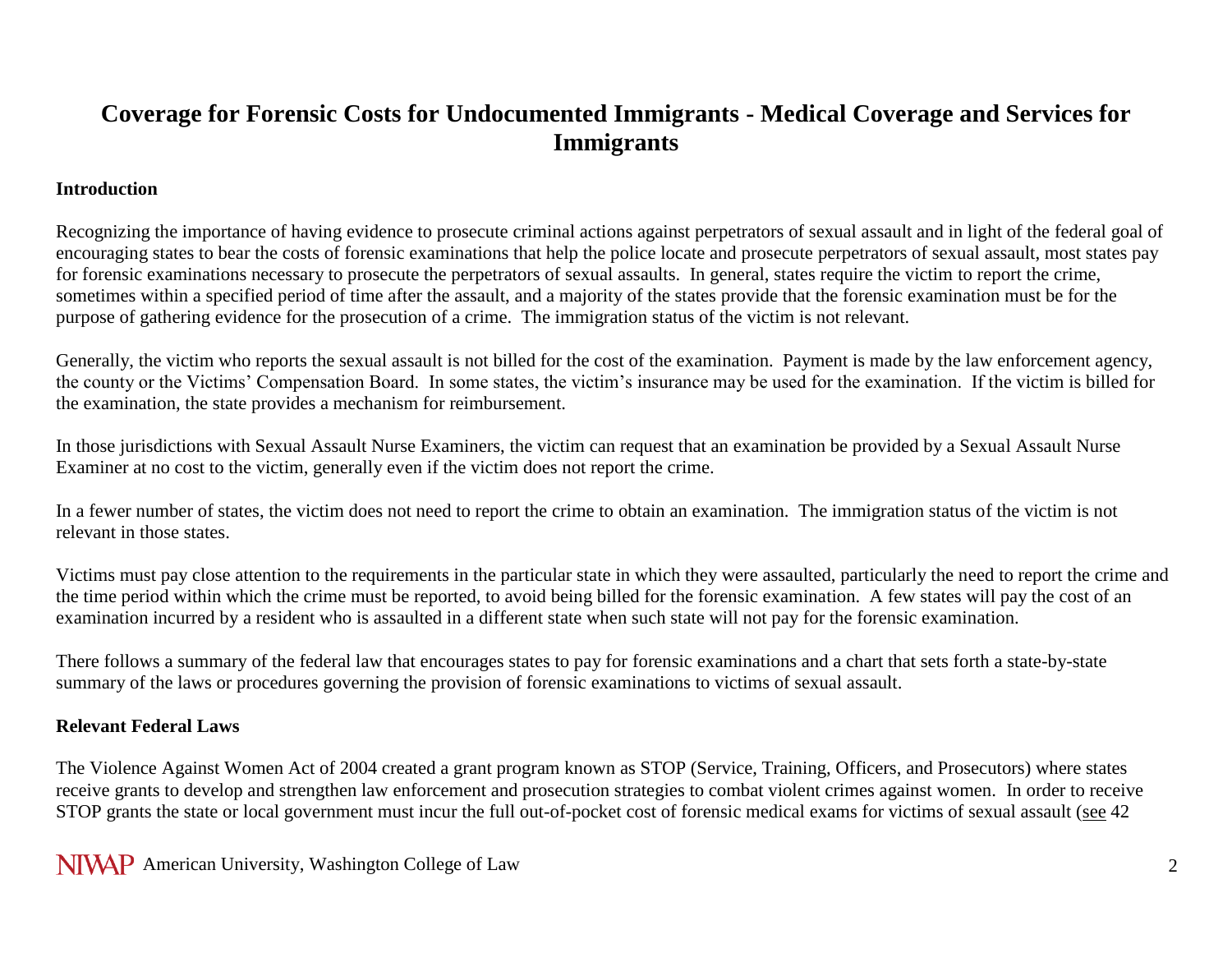U.S.C. §3796gg-4). A state or local government is deemed to assume the full out-of-pocket costs if it (1) provides such exams to the victim free of charge, (2) arranges for the victim to obtain the exam free of charge, or (3) reimburses the victim for the costs of the exam if (i) the reimbursement covers the full cost of the exam, (ii) the victim is permitted at least one year to apply for reimbursement, (iii) the victim is reimbursed within 90 days after written notification of the expense, and (iv) the victim is provided with notice at the time of the exam regarding how to obtain reimbursement.

| <b>Jurisdiction</b> | <b>Eligibility (Income,</b><br><b>Residency or Time Period</b><br><b>Requirements)</b>                                                                                                                                                                                                                                                                                                                                                                                                                                                                                                                                                                                                                                                                                                     | <b>Coverage (What services are covered?</b><br>How are key terms defined?)                                                                                                                                                                                                                                                                                                                                                                                                                                                                                                                                                                                                                                                                                                                                                                                                                                                                                                                                                                                                                                                                                            | <b>Application Process</b>                                                                                                                                                                                                                                                                                                                                                                                                                                                                                                                                                                                                                                                                                                                                                         | <b>Emergency</b><br><b>Contraception Rules</b>                                                                                                                                                                                                                                       | <b>Notice/Recordkeeping</b><br><b>Requirements</b> |
|---------------------|--------------------------------------------------------------------------------------------------------------------------------------------------------------------------------------------------------------------------------------------------------------------------------------------------------------------------------------------------------------------------------------------------------------------------------------------------------------------------------------------------------------------------------------------------------------------------------------------------------------------------------------------------------------------------------------------------------------------------------------------------------------------------------------------|-----------------------------------------------------------------------------------------------------------------------------------------------------------------------------------------------------------------------------------------------------------------------------------------------------------------------------------------------------------------------------------------------------------------------------------------------------------------------------------------------------------------------------------------------------------------------------------------------------------------------------------------------------------------------------------------------------------------------------------------------------------------------------------------------------------------------------------------------------------------------------------------------------------------------------------------------------------------------------------------------------------------------------------------------------------------------------------------------------------------------------------------------------------------------|------------------------------------------------------------------------------------------------------------------------------------------------------------------------------------------------------------------------------------------------------------------------------------------------------------------------------------------------------------------------------------------------------------------------------------------------------------------------------------------------------------------------------------------------------------------------------------------------------------------------------------------------------------------------------------------------------------------------------------------------------------------------------------|--------------------------------------------------------------------------------------------------------------------------------------------------------------------------------------------------------------------------------------------------------------------------------------|----------------------------------------------------|
| Hawaii              | For the CVCC to provide<br>compensation, Hawaii<br><b>Administrative Rules</b><br>require that the incident<br>must be reported within 72<br>hours unless there is "good<br>cause" for delay. Haw.<br>A.D.C. 23-605-6<br>$(2001)$ . "Good cause"<br>means a determination that<br>the applicant was unable to<br>file an application within<br>18 months after the date of<br>the incident or report the<br>incident to the police<br>without undue delay due to<br>a mental, physical or legal<br>impairment. Good cause<br>may not be established by<br>ignorance of the law,<br>incarceration, or negligent<br>failure to ascertain the facts<br>giving rise to a claim. Haw.<br>A.D.C. 23-605-2 (2001).<br>Nonresidents are not<br>eligible for compensation<br>unless the crime falls | The statute provides that the CVCC may<br>order compensation for "hospital, medical,<br>funeral, or burial expenses" directly to the<br>person who has provided such services.<br>Haw. Rev. Stat. 351-61 (1998). However,<br>the statute also provides that the CVCC<br>must deduct amounts or benefits received<br>from any source, from public or private<br>funds. Haw. Rev. Stat. 351-63 (1998).<br>Therefore, the victim would not<br>necessarily apply for compensation as<br>long as the victim was not charged for out<br>of pocket expenses in relation to the<br>forensic medical examination.<br>In November 2016, CVCC staff explained<br>that their agency does not pay for forensic<br>medical examinations but, rather, each<br>county administers programs differently.<br>Staff at the Sexual Abuse Treatment<br>Centers (SATC) elaborated, explaining<br>that Hawaii and Kaua'i counties pay for<br>forensic medical examinations through<br>VAWA funds provided to police<br>departments. Although staff could not<br>recall how Maui County operates (and did<br>not reference Kalawao county), staff<br>explained that in Honolulu, the city and | The application must be received<br>within 18 months of the crime, as<br>follows:<br>Submit your application to the<br>Commission within 18 months of<br>the crime date. Applications will<br>only be accepted after 18 months if<br>there is a good cause letter from a<br>physician or therapist.<br>Submit the following:<br>The original<br>signed <b>Application Form.</b><br>The original<br>signed <b>Authorization</b> to<br><b>Release Medical/Mental</b><br><b>Health Treatment</b><br><b>Information Form for each</b><br>treatment provider.<br>Proof to substantiate your<br>claim (bills, receipts,<br>insurance statements, and<br>medical records).<br>If you are making a claim<br>for lost wages, completely<br>fill out and sign<br>the <b>Authorization</b> to | The statute does not<br>reference emergency<br>contraception.<br>However, staff of the<br>SATC informed us in<br>November 2016 that<br>medical staff treating<br>rape victims must<br>inform the victim<br>about emergency<br>contraception and<br>offer emergency<br>contraception. | N/A                                                |

NIVAP American University, Washington College of Law 3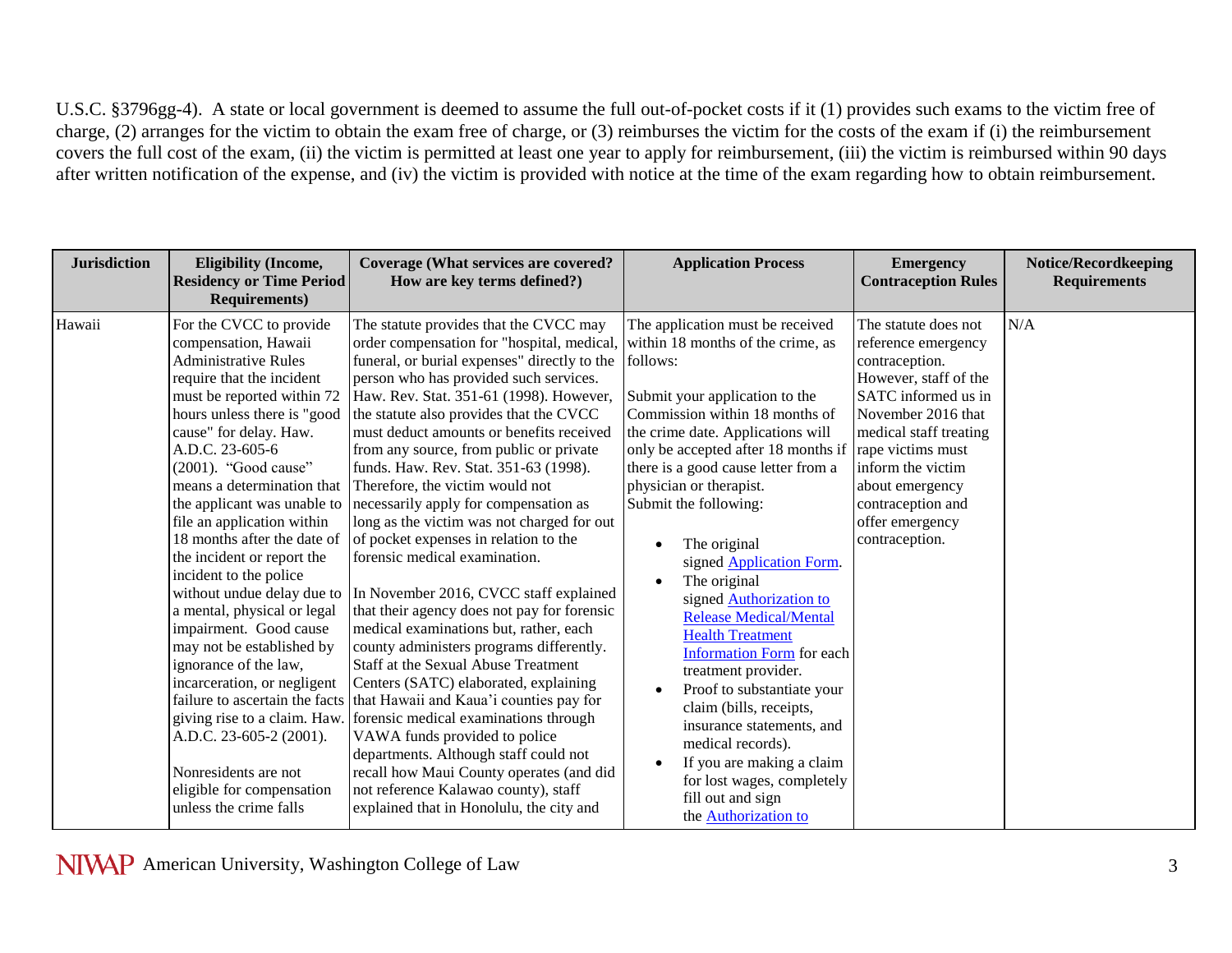| <b>Jurisdiction</b> | <b>Eligibility (Income,</b><br><b>Residency or Time Period</b><br><b>Requirements)</b>                                                                                                                                                                                                                                                                                                                                                                                                                                                                                                                                                                                                                                                                                                                                                                                               | Coverage (What services are covered?<br>How are key terms defined?)                                                                                                                                                                                                                                                                                                                                                                                                                                                                                                                        | <b>Application Process</b>                                                                                                                                                                                                                                                                                                                                                                            | <b>Emergency</b><br><b>Contraception Rules</b> | Notice/Recordkeeping<br><b>Requirements</b> |
|---------------------|--------------------------------------------------------------------------------------------------------------------------------------------------------------------------------------------------------------------------------------------------------------------------------------------------------------------------------------------------------------------------------------------------------------------------------------------------------------------------------------------------------------------------------------------------------------------------------------------------------------------------------------------------------------------------------------------------------------------------------------------------------------------------------------------------------------------------------------------------------------------------------------|--------------------------------------------------------------------------------------------------------------------------------------------------------------------------------------------------------------------------------------------------------------------------------------------------------------------------------------------------------------------------------------------------------------------------------------------------------------------------------------------------------------------------------------------------------------------------------------------|-------------------------------------------------------------------------------------------------------------------------------------------------------------------------------------------------------------------------------------------------------------------------------------------------------------------------------------------------------------------------------------------------------|------------------------------------------------|---------------------------------------------|
|                     | within Hawaii's<br>jurisdiction. The statute<br>applies to crime victims;<br>the term "victim" includes:<br>(1) A person who is injured<br>or killed by any act or<br>omission of any other<br>person coming within the<br>criminal jurisdiction of<br>Hawaii;<br>(2) Any resident of Hawaii<br>who is injured or killed in<br>another state by an act or<br>omission of another person;<br>and<br>$(3)$ A person who is a<br>resident of Hawaii who is<br>injured or killed by an act<br>of terrorism that occurs<br>outside of the U.S. Haw.<br>Rev. Stat. 351-2 (2000).<br>A resident includes<br>individuals who intend to<br>permanently reside in<br>Hawaii, have a permanent<br>abode in Hawaii, are<br>students at any institution<br>of learning and claimed as<br>a dependent of a Hawaii<br>resident, files a Hawaii<br>income tax return, or is<br>registered to vote in | county government provides grants to pay<br>for forensic medical examinations. The<br>examinations are performed in<br>conjunction with a program of Kapi'olani<br>Medical Center (which underwrites a<br>portion of the costs). Staff further<br>provided that victims should never be<br>charged for forensic medical<br>examinations, nor should they be charged<br>for out of pocket expenses. Staff provided<br>that VAWA funds or county and city<br>funds paid for the examinations but if<br>further treatment was needed in the future,<br>insurance or public aid would be used. | <b>Release Employment</b><br>Information Form and<br>submit it to your<br>employer.<br>Submit proof to<br>substantiate your claim for<br>lost wages (pay stubs,<br>Income Tax returns if self-<br>employed, and a medical<br>disability certificate) to<br>the Commission.<br>You can also download the<br>complete application packet with<br>all forms here:<br><b>Complete Application Packet.</b> |                                                |                                             |